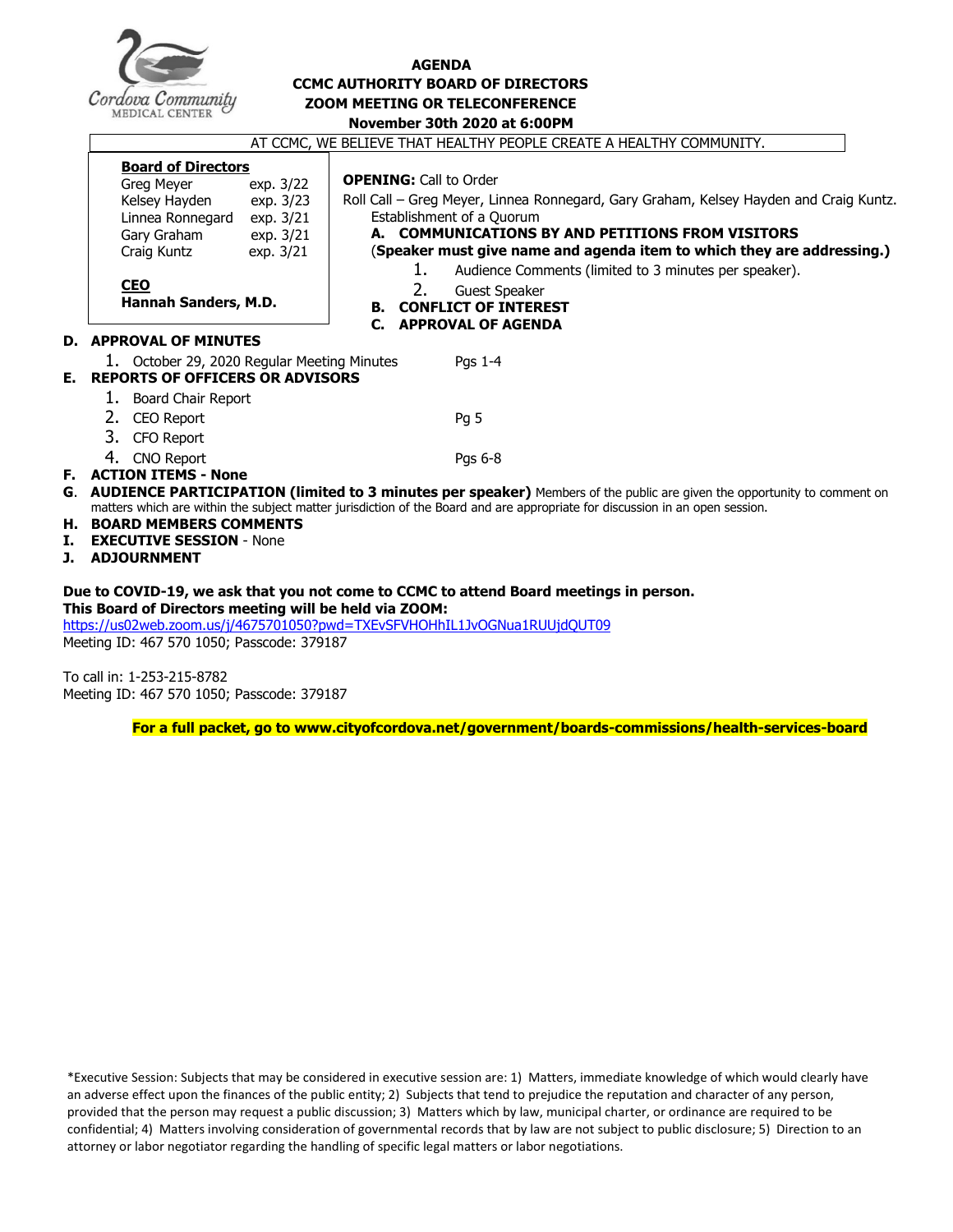## **Minutes CCMC Authority – Board of Directors Via ZOOM Meeting or Teleconference October 29th, 2020 at 6:00pm Regular Meeting**

## **CALL TO ORDER AND ROLL CALL –**

**Craig Kuntz** called the Board Meeting to order at 6:00pm. Board members present: **Craig Kuntz, Linnea Ronnegard, Kelsey Hayden, and Gary Graham (arrived at 6:08pm).** 

**A quorum was established.** 3 members present.

CCMC staff present: Dr. Hannah Sanders, CEO; Tamara Russin, Director of Ancillary Services; Barb Jewell, Sound Alternatives Program Manager; and Faith Wheeler-Jeppson, Executive Assistant to the CEO.

## **A. APPROVAL OF AGENDA**

**M/Hayden S/Ronnegard** "I move to approve the Agenda." **Kuntz - yea, Ronnegard – yea, Hayden – yea, Graham - absent, Meyer – absent. 3 yeas, 0 nay, 2 absent; Motion passed.**

**B. CONFLICT OF INTEREST** ~ None

## **C. COMMUNICATIONS BY AND PETITIONS FROM VISITORS**

- **1. Audience Comments** ~ None
- **2. Guest Speaker** ~ None

## **D. APPROVAL OF MINUTES**

## **1. August 27, 2020 Regular Meeting Minutes**

**M/Hayden S/Ronnegard** "I move to approve the August 27, 2020 Regular Meeting Minutes as amended."

**Kuntz - yea, Ronnegard – yea, Hayden – yea, Graham - absent, Meyer – absent. 3 yeas, 0 nay, 2 absent; Motion passed.**

## **2. September 24, 2020 Regular Meeting Minutes**

**M/Hayden S/Ronnegard** "I move to approve the September 24, 2020 Regular Meeting Minutes as amended."

**Hayden – yea, Kuntz - yea, Ronnegard – yea, Graham - absent, Meyer – absent. 3 yeas, 0 nay, 2 absent; Motion passed.**

## **E. BOARD DEVELOPMENT**

1. Board Role in Credentialing

**Dr. Sanders** Board Development material is in the packet, if the Board has any questions she is available to comment.

Gary Graham connected via ZOOM at 6:08pm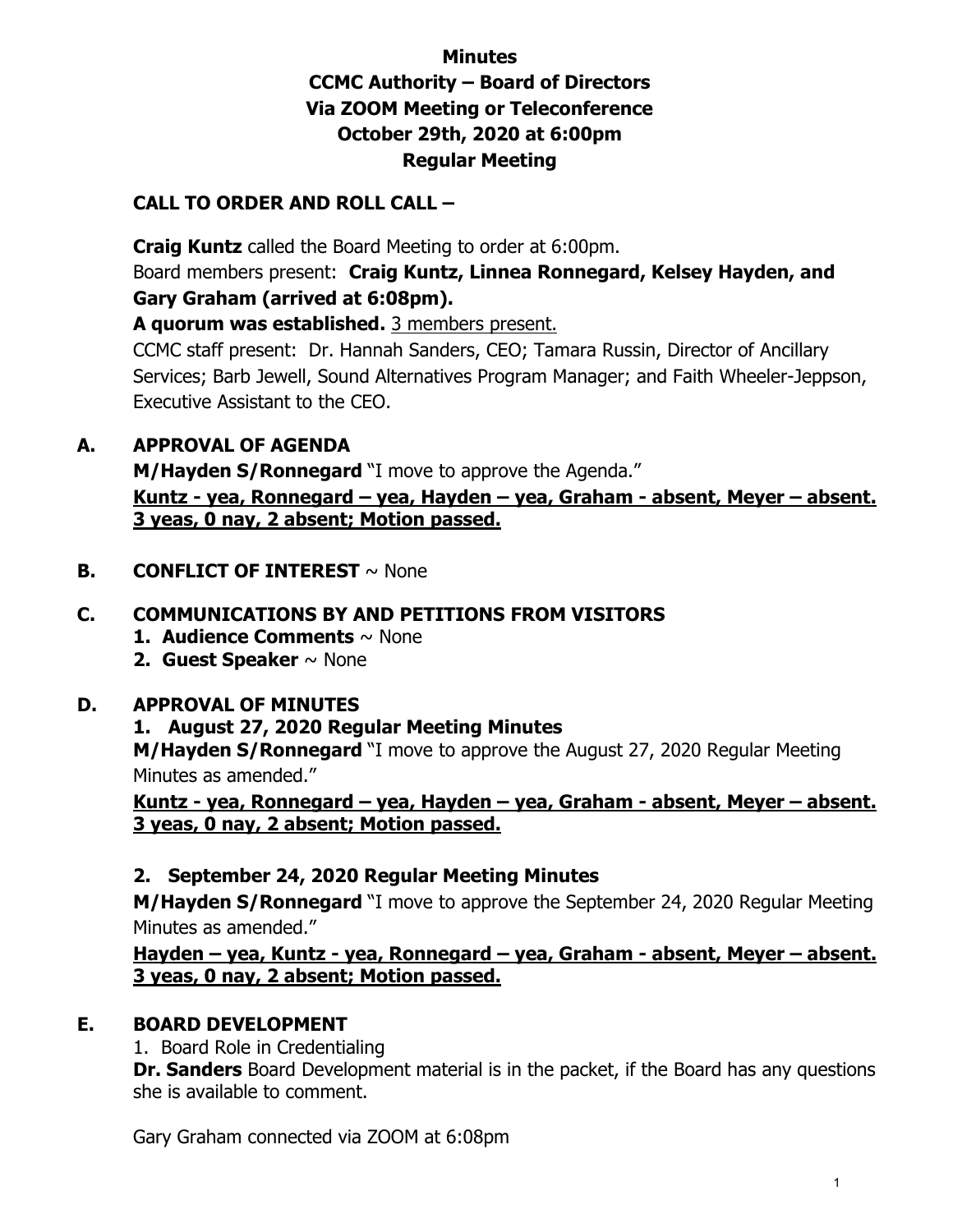## **F. REPORTS OF OFFICERS and ADVISORS**

- **1. Board Chair report** Craig Kuntz reported that Greg had not passed anything to him for a Board report, so he has nothing to add.
- **2. CEO Report** Dr. Sanders CEO and Medical Director Reports are in the packet, highlights from those reports are that our LTC remains at capacity. We have completed our temporary wall project. We continue to evaluate service lines and increased offerings. We have improved our infusion room and can provide non-chemotherapy infusions. Clinic visit volumes are returning to baseline for this time of year. We will continue to offer both in clinic and tele-visits for new and established patients. CCMC has continuous quality improvement per our quality plan. Process improvement projects continue in each department. We have also had significant equipment and facility improvements over the last 6 months in an effort to improve our ability to respond to Covid19.
- **3. CFO Report** Dr. Sanders reported that Eric is unavailable for this evening's Board Meeting, but if there are any questions, she will answer on his behalf.
- **4. CNO Report** None
- **5. Ancillary Services Quarterly Report** Tamara's quarterly report is in the packet, highlights from the report are that Clinic visits continue to be down compared to previous years, fluctuating with need an active covid cases in the community. Dr. Paul Gloe began seeing patients in September and we are happy to welcome him and his family to Cordova. Radiology services have fully transitioned to digital platform and the radiology group Alaska Imaging. The local radiology technician, Jeff Bailey, has returned following the fishing season and will help provide coverage throughout the fall and winter. Other services such as audiology and CPAP setups have resumed as well. Covid testing remains a large part of Lab work at this time. Walk through testing is Tuesdays, Wednesdays, and Thursdays, 9:00 – 9:30 with Ilanka providing testing Mondays, Fridays, and Saturdays. Testing is done in the lab or sent out, depending on reason for testing and availability of testing supplies as well as new testing restrictions on rapid testing samples.
- **6. Sound Alternatives Quarterly Report** Barb's quarterly report is in the packet, highlights from the report are that during the third quarter Sound Alternatives served 39 patients, that's a decrease of 30% from the previous quarter. In line with community needs assessments and CCMC priorities, the behavioral health team has been working on increasing services related to addition. Ruby Vincent, LCSW, will begin facilitating a support group for families and friends of those experiencing addiction at the end of October. We've hired two new Direct Service Providers and anticipate they will begin providing services shortly. This was the first quarter for our new Community Initiative Matching grant; the Cordova Safe Housing project (C-SHP). In collaboration with CFRC we provided short term shelter and case management services to 8 homeless individuals/households during the quarter.

## **G. DISCUSSION ITEMS**

**1. Schedule a Work Session for Board Involvement for a Drug and Alcohol Rehab.**

Dr. Sanders stated that we have discussed this several times, and we'll remove this from upcoming Agendas. The Board has been very supportive. If the Board would like to have a work session please just send an email and let us know.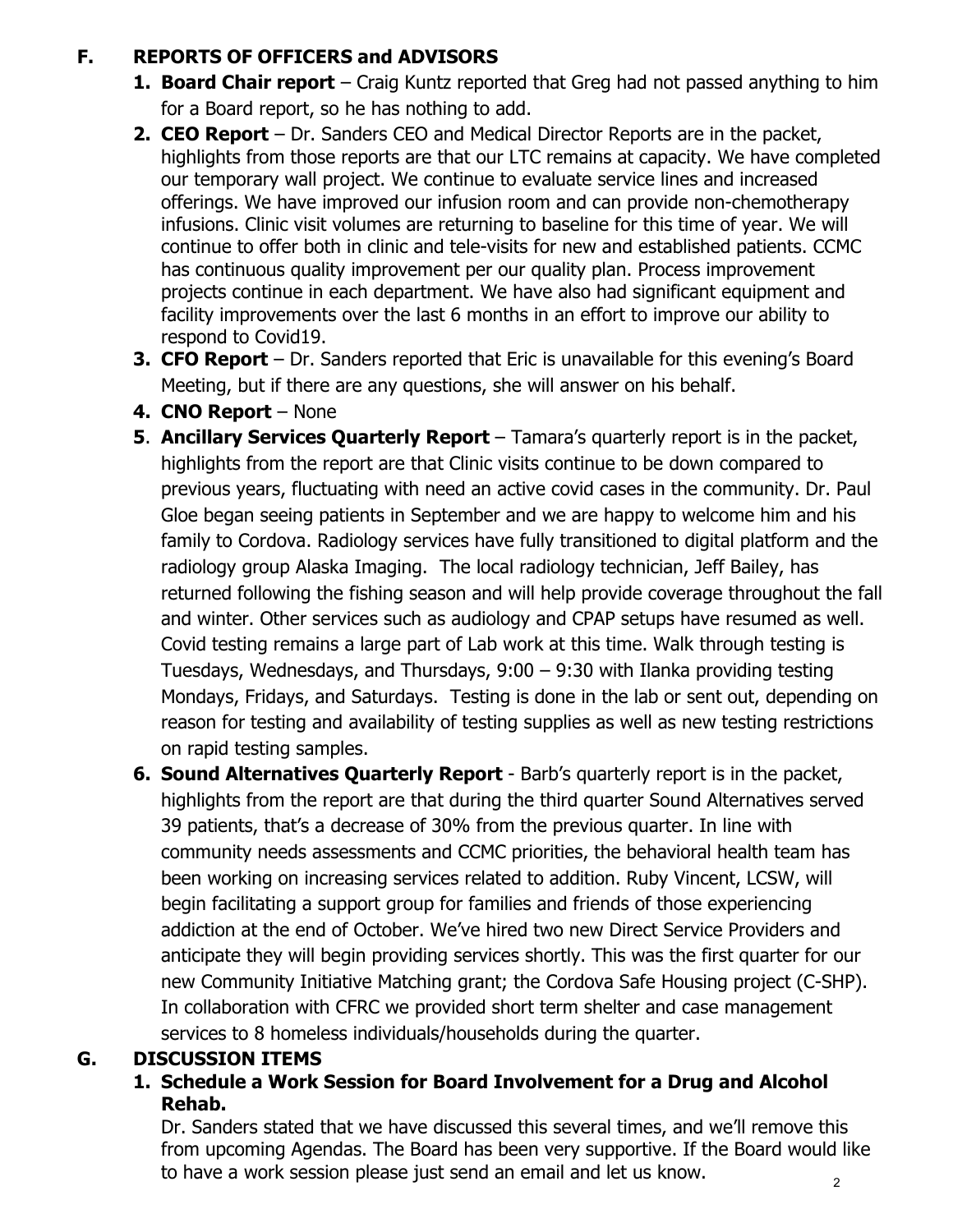## **H. ACTION ITEMS**

# **1. Delineation of Privileges for Daniel Davignon Jr., DO**

**M/Ronnegard S/Hayden** "I move that the CCMC Authority Board of Directors approve the Delineation of Privileges for Daniel Davignon Jr., DO as presented."

## **Hayden – yea, Ronnegard – yea, Graham - yea, Kuntz - yea, Meyer – absent. 4 yeas, 0 nay, 1 absent; Motion passed.**

## **2. Delineation of Privileges for William Patton Perry, MD**

**M/Ronnegard S/Hayden** "I move that the CCMC Authority Board of Directors approve the Delineation of Privileges for William Patton Perry, MD as presented."

### **Kuntz - yea, Graham - yea, Ronnegard – yea, Hayden – yea, Meyer – absent. 4 yeas, 0 nay, 1 absent; Motion passed.**

## **3. Approval of Update CCMC Med Staff Bylaws**

**M/Ronnegard S/Graham** "I move that the CCMC Authority Board of Directors approve the Updated CCMC Med Staff Bylaws as amended."

### **Graham - yea, Hayden – yea, Kuntz - yea, Ronnegard – yea, Meyer – absent. 4 yeas, 0 nay, 1 absent; Motion passed.**

## **4. Approval of Long Term Car Van**

**M/Hayden S/Ronnegard** "I move that the CCMC Authority Board of Directors approve the purchase of a Long Term Care Van."

## **Hayden – yea, Ronnegard – yea, Graham - yea, Kuntz - yea, Meyer – absent. 4 yeas, 0 nay, 1 absent; Motion passed.**

## **5. Approval of Call System Repair**

**M/Hayden S/Ronnegard** "I move that the CCMC Authority Board of Directors approve the update proposal for the Call System Repair."

## **Kuntz - yea, Graham – yes, Ronnegard – yea, Hayden – yea, Meyer – absent. 4 yeas, 0 nay, 1 absent; Motion passed.**

## **6. Approval of Updated HVAC Repair**

**M/Graham S/Hayden** "I move that the CCMC Authority Board of Directors approve the amended repairs to the HVAC system at CCMC."

## **Graham - yes, Kuntz - yea, Hayden – yea, Ronnegard – yea, Meyer – absent. 4 yeas, 0 nay, 1 absent; Motion passed.**

**I. AUDIENCE PARTICIPATION** Dr. Sanders stated that this year has been full of opportunities, and we've received a lot of support from everywhere. And thank you to our incredible staff.

# **J. BOARD MEMBERS COMMENTS**

**Graham**  $\sim$  Thank you to Dr. Sanders. Gary asked where we are with the NVE collaboration. And thank you to Barb for finding the grant for the van. **Ronnegard**  $\sim$  We are grateful to Dr. Sanders and staff, you're all appreciated.  $\frac{3}{2}$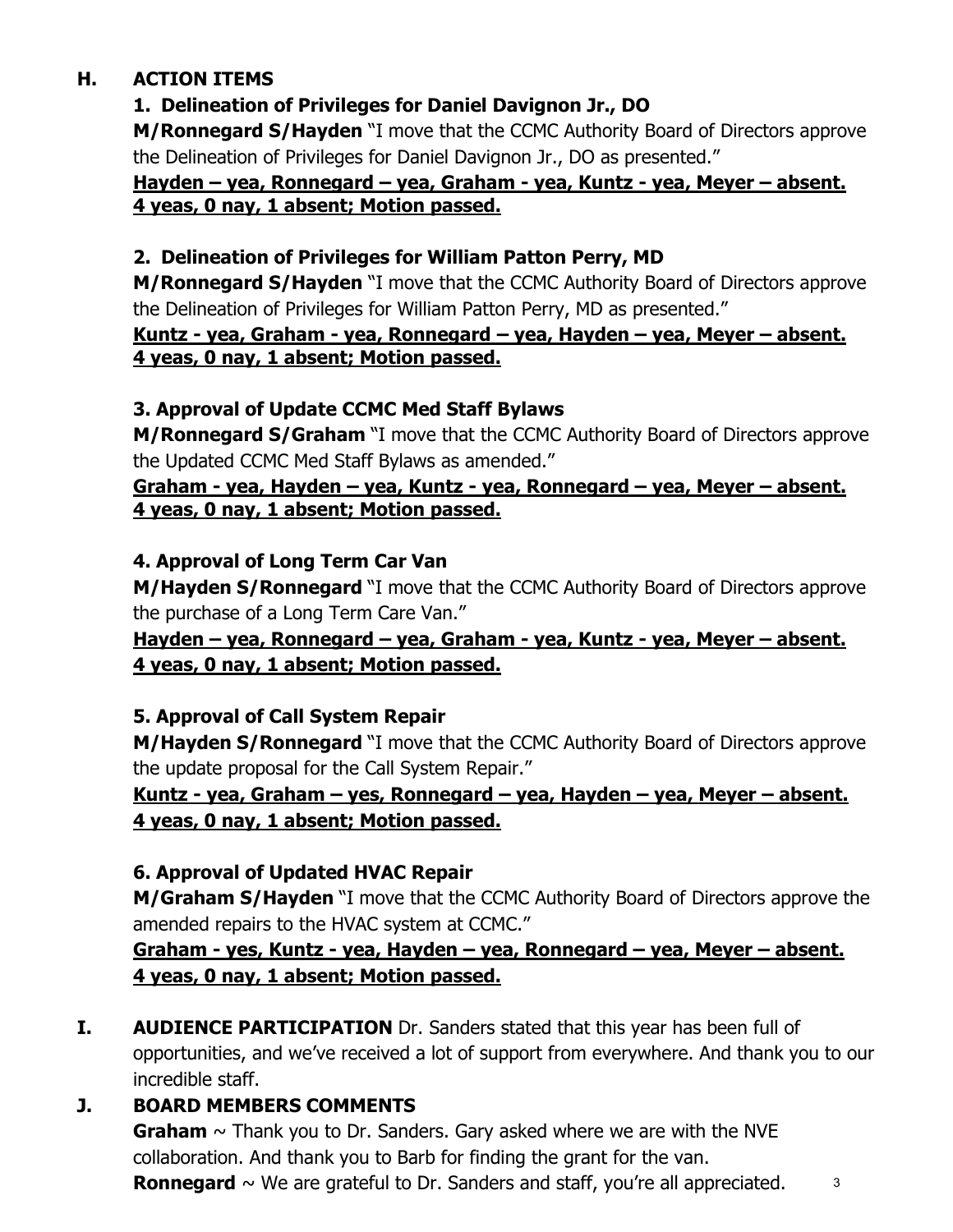Hayden  $\sim$  Ditto to what's already been said. Thank you Dr. Sanders, and thank you everyone.

**Kuntz** ~ Thank you everyone. Thank you Dr. Sanders, thanks for setting the bar high and keeping it there.

**K. EXECUTIVE SESSION** ~ None

## **L. ADJOURNMENT**

**M/Hayden S/Graham** "I move to adjourn"

**Craig Kuntz** declared the meeting adjourned at 6:58pm.

**Prepared by: Faith Wheeler-Jeppson**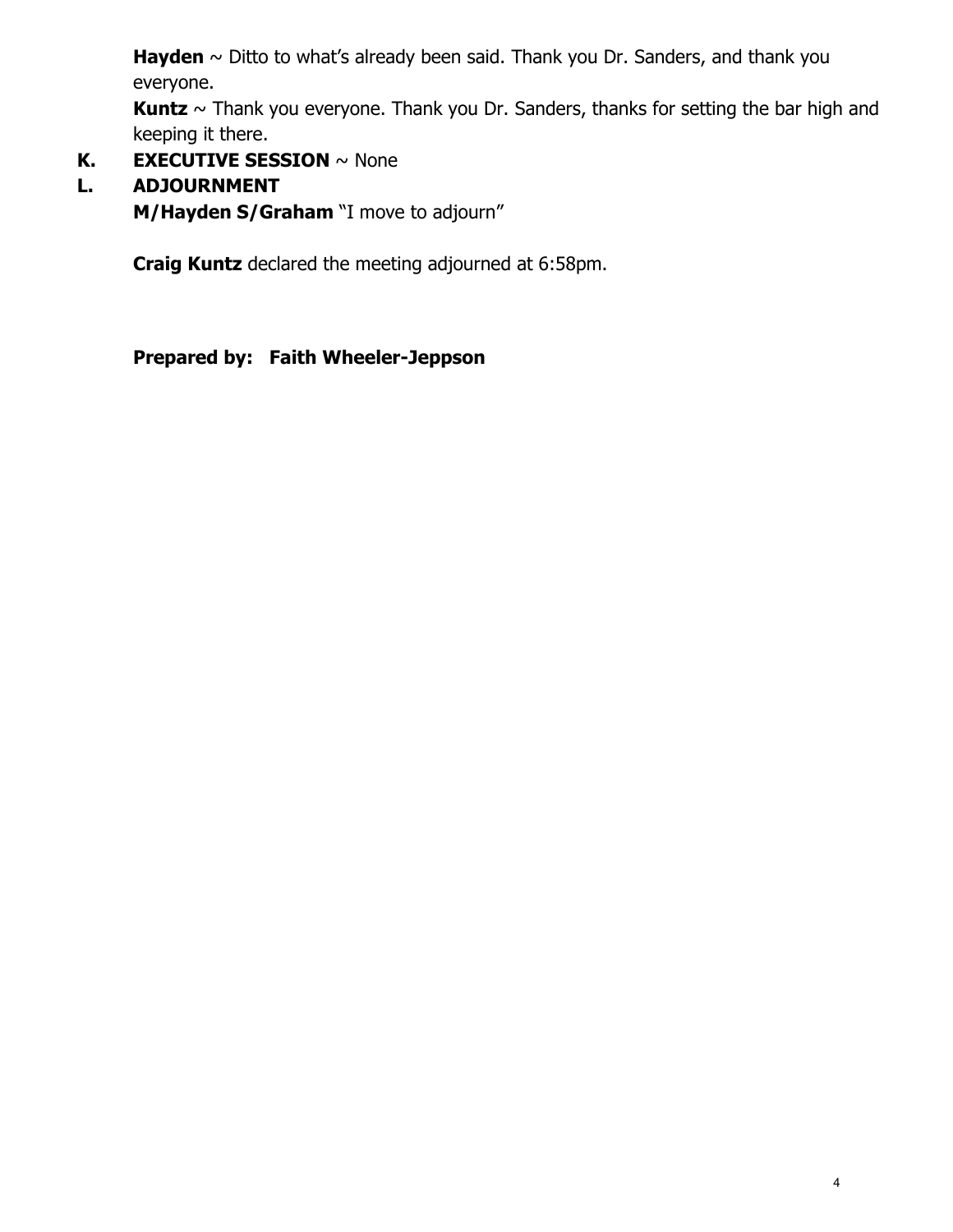#### **CEO Report Board Meeting November 2020**

As we go into winter and the holiday season we are seeing an increase in Covid19 throughout the country. We are diligently working to maintain safe continued operating procedures at CCMC. During the pandemic 12 hospitals have closed in the US due to financial hardship. The pandemic has placed increased financial stress on our facility. While we have received CARES and grant funding, our facility is not immune to the financial hardship everyone is facing. We continue to demonstrate that we have a safe facility and exceptional expertise to care for patients. We are encouraging Cordova to utilize our services when possible -- choose care at CCMC when possible and use our pharmacy for prescriptions. Choosing CCMC for medical services will help ensure we have a hospital for years to come. We hope the board can help get this message out.

#### **Services**:

**LTC:** Our LTC remains at capacity.

**ER/ Hospital:** Staff are doing an excellent job under strenuous conditions. This last month has brought the admission of Covid patients into our facility and has increased PPE utilization. Currently our supplies remain adequate.

**Clinic**: We will continue to offer both in clinic and tele-visits for new and established patients. We are encouraging patients to come in for covered wellness exams if they have not done so in the last year.

**Sound Alternatives**: This year has increased the need for behavioral health, we are seeing a return of utilization of these services.

#### **CCMC Covid Response Update:**

- Central Monitoring System system install completed, waiting on EMR integration however system is currently fully functional.
- Nurse Call System: Pending
- HVAC system In process
- Wheelchair van: In process

Facility Capital Maintenance Projects:

- Leak Repair in exterior walls project is in process.
- UST quotes pending, at this point we are waiting on bids.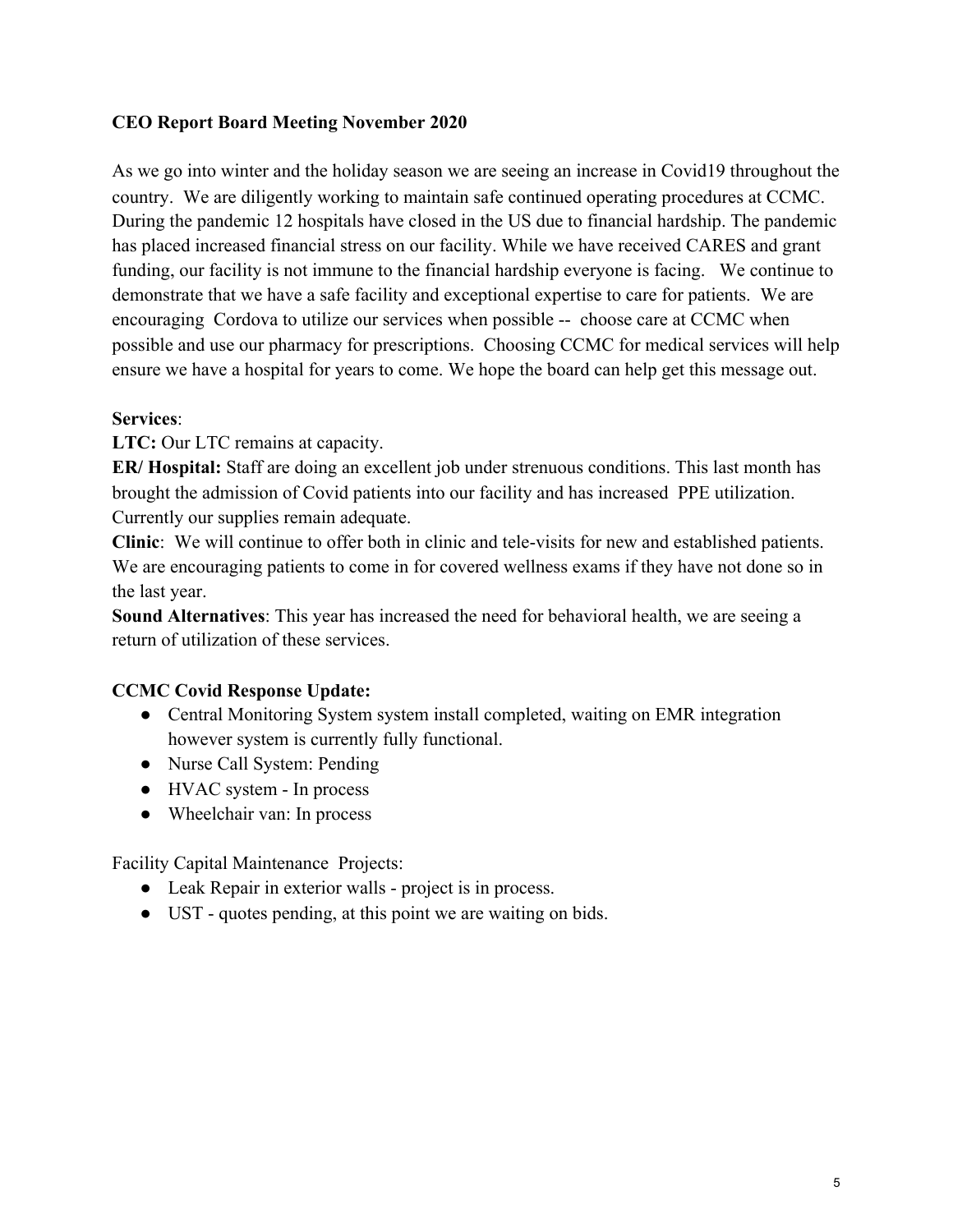To: CCMC Authority Board of Directors From: Kelly Kedzierski, RN RE: November 2020 Nursing Update

- Staffing:
	- We have 6 permanent nursing staff and 3 traveler nurses.
- Census:
	- LTC census is 9. Currently, we have 1 swing bed occupied.
- The ongoing challenges:
	- Still one of the biggest challenges is visitation for the LTC residents and their families. Unfortunately in person visits have not resumed yet here at CCMC because of COVID-19, and we will continue to follow the CMS guidelines on this. We are balancing safety with connection and making every effort to keep families connected. We are taking the residents out for rides for visits with loved ones. The residents enjoy seeing their loved ones through the window of the van, as well as through Zoom meetings, Face time calls, and hearing their loved ones voices through regular phone calls as well.

Kelly Kedzierski, RN

CNO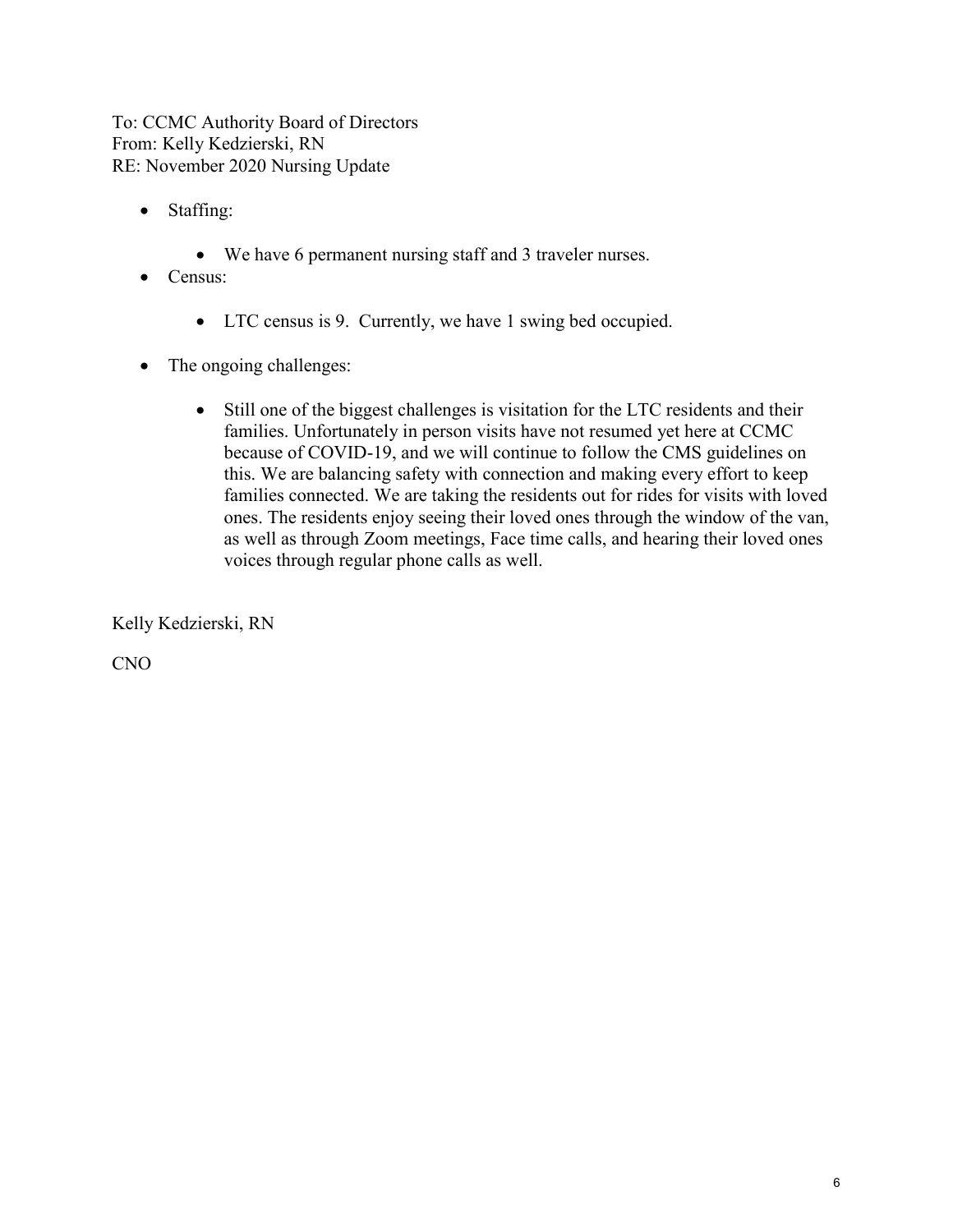To: CCMC Authority Board of Directors From: Kelly Kedzierski, RN RE: November 2020 Infection Prevention

#### **Infection Control**

CCMC has been conducting testing for the community to stop or at least slow the spread of Covid-19. Our nursing staff, our lab staff and all of our staff are dedicated and working hard for the safety of the community.

#### **Fun Facts: According to the CDC**

Every year, thousands of adults in America suffer serious health problems from diseases they could be vaccinated against like shingles, whooping cough, hepatitis A and B, flu, and pneumococcal disease. Some even die. Talk with your doctor about which vaccines are right for you.

Learn more at cdc.gov/vaccines/adults

Don't wait- Vaccinate!!